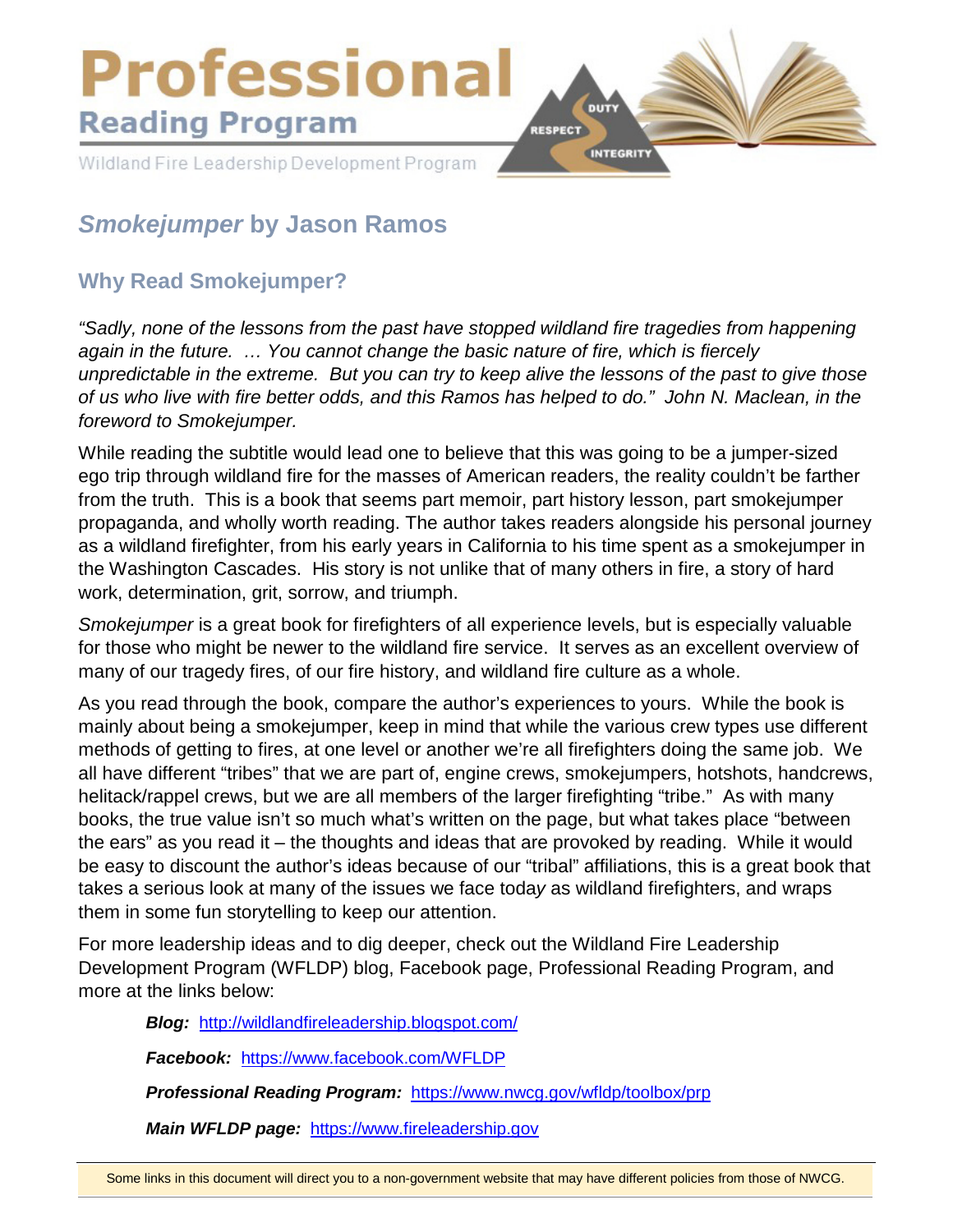# *Smokejumper* **Discussion Questions**

# **Chapter One**

How did you get your start in wildland fire? What experiences in your first year or two stand out to you know? Would you do anything differently? What's your strongest memory from your first season? How about your second season?

#### **Chapter Two**

Have you experienced traumatic events as a firefighter? If so, have they changed how you look at things, at work or in your personal life? Have they changed your own behavior, for better or worse?

# **Chapter Three**

Have you set any long term career goals? What are you doing to achieve them? Are there ways you can get help from those around you to reach those goals?

# **Chapters Four & Five**

Why is it important to know the history of your organization? What are some things that have changed in wildland fire since 1910? Since 1945? Is there still a place for envelope-pushing "barnstormers" in developing new tactics, methods, and technology in the fire world? What might the modern equivalent of the early-day inventors (the folks like Ed Pulaski and the early smokejumpers in these chapters) of the fire world be?

#### **Chapters Six & Seven**

Some goals take more effort and dedication to achieve than others. What are some goals in your life that you're working hard for? What have you achieved that you're proud of? Have you experienced failure that has helped you grow? What parts of your job require intense training? Are there any parts that could use more intense training than you already do?

#### **Chapter Eight**

What skills have you acquired in your career that might seem odd to someone outside of fire? Are there any skills you brought to the job that have proven useful that you might not have thought would be good to have in a fire environment? Do you have any stories of spending time on standby in random, remote places? What kind of things did you do to pass the time and stay motivated?

#### **Chapters Nine & Ten**

What kind of fire-related close calls have you experienced? What did you learn from them that you might not have learned just by reading or hearing about them? Have you ever spoken up about safety on a fire? Turned down an assignment? Why or why not? What was the outcome? Have you ever had a situation where you didn't speak up but later wished you had?